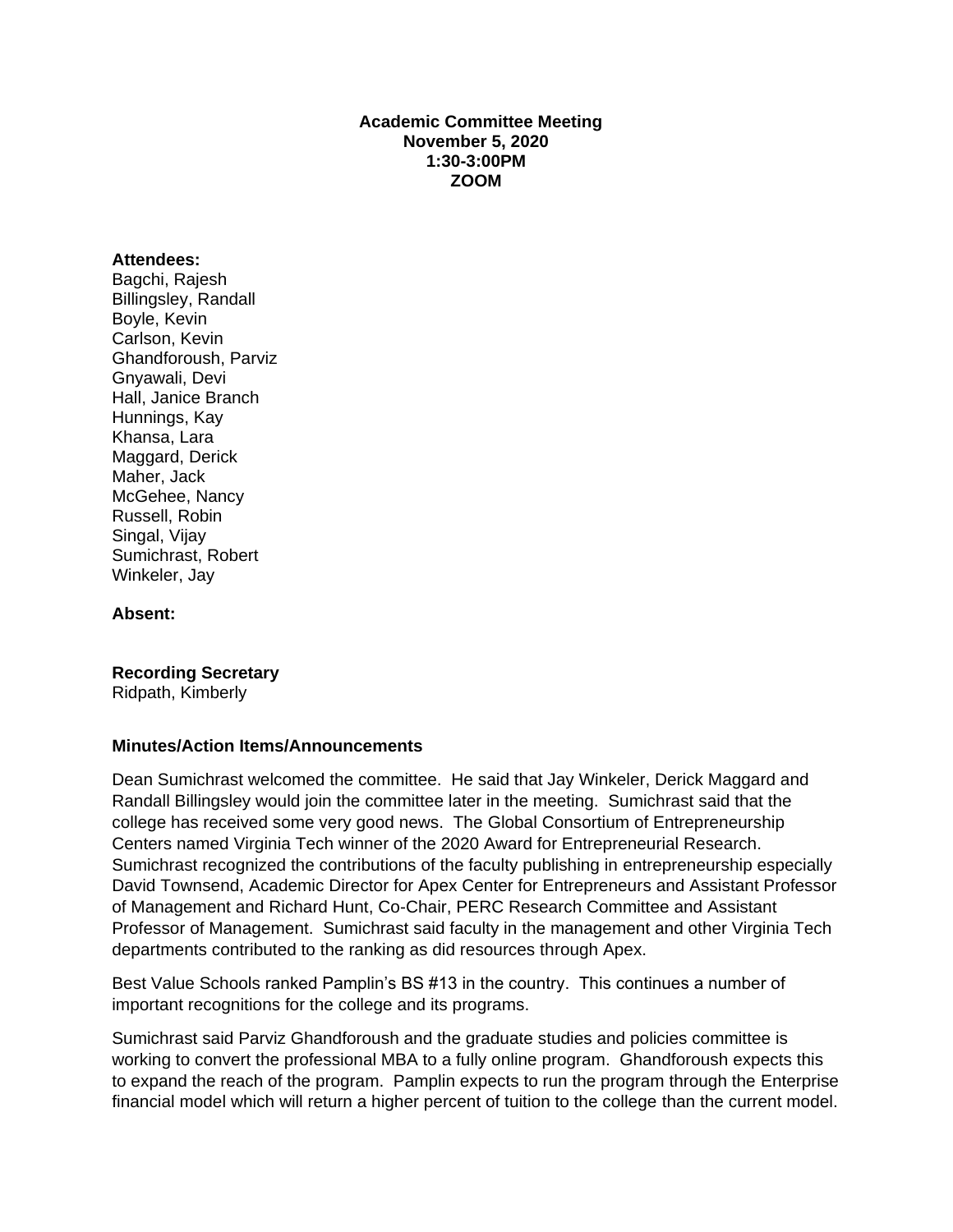### **Tenure Track Hiring**

Pamplin is continuing to implement resource allocation principles agreed to in October 2020. The first step was to agree on a model for allocating department staff and operational budget. Today's focus is on tenure track faculty. Sumichrast asked committee members to review document 2a—Process to hire TT. Some department heads offered suggestions about accounting for visiting faculty and publications while a faculty member is on summer contract grants which will be adopted. After discussion, there was agreement that the process was a good starting point.

Sumichrast said that tenure track hiring decisions had to be made before the process was finalized. Along with Kevin Carlson and Kay Hunnings, he worked with department heads to make decisions about hiring for fall 2021. Hunnings shared a spreadsheet showing factors that influenced tenure track hiring decisions. The university has approved exemption to the hiring freeze for participants in the Future Faculty Diversity Program. Sumichrast is hopeful that later this month, Pamplin will receive additional exemptions. This year, decisions were especially influenced by funding and net cost to hire. The college has required departments to secure funding other than Pamplin central funding to make offers. Hunnings explained details of funding sources and costs. The committee also discussed metrics associated with research, doctoral programs, and other factors.

### **Teaching**

Lara Khansa described efforts of the Undergraduate Studies & Policies Committee, to understand the current learning environment for students. She directed the committee to review the attachment 3a—US&P Survey. These results will be made available to all Pamplin faculty after US&P has completed its analysis. Individual comments will be less widely shared. Department heads offered their own observations and conclusions about student learning.

The committee acknowledged the provost's desire to increase in person learning in the spring semester. Barriers and potential solutions to in person classes, were discussed.

Kevin Carlson provided an update on Engage, the undergraduate teaching assistant program. Pamplin requires at least \$100,000, to continue the program in the spring. The value and cost of the program was discussed.

# **AACSB Assurance of Learning (AoL)**

AACSB approved new standards for business accreditation in August 2020. Sumichrast said one of the most significant changes was Standard 5 which covers Assurance of Learning. He directed the committee to review attachment 4a—Essential Elements of AACB AoL and attachment 4a—Example of Assessment Plan and Results Table. Khansa explained the roles for the Undergraduate Studies & Policies Committee and Undergraduate Assurance of Learning Committee, related to standard 5. Graduate Assurance of Learning is the work of Graduate Studies & Policies committee and Doctoral Committee.

Khansa directed the committee to attachment 4b—Undergraduate Learning Goals. She said Undergraduate Studies & Policies will either confirm or revise these goals, in the spring. In